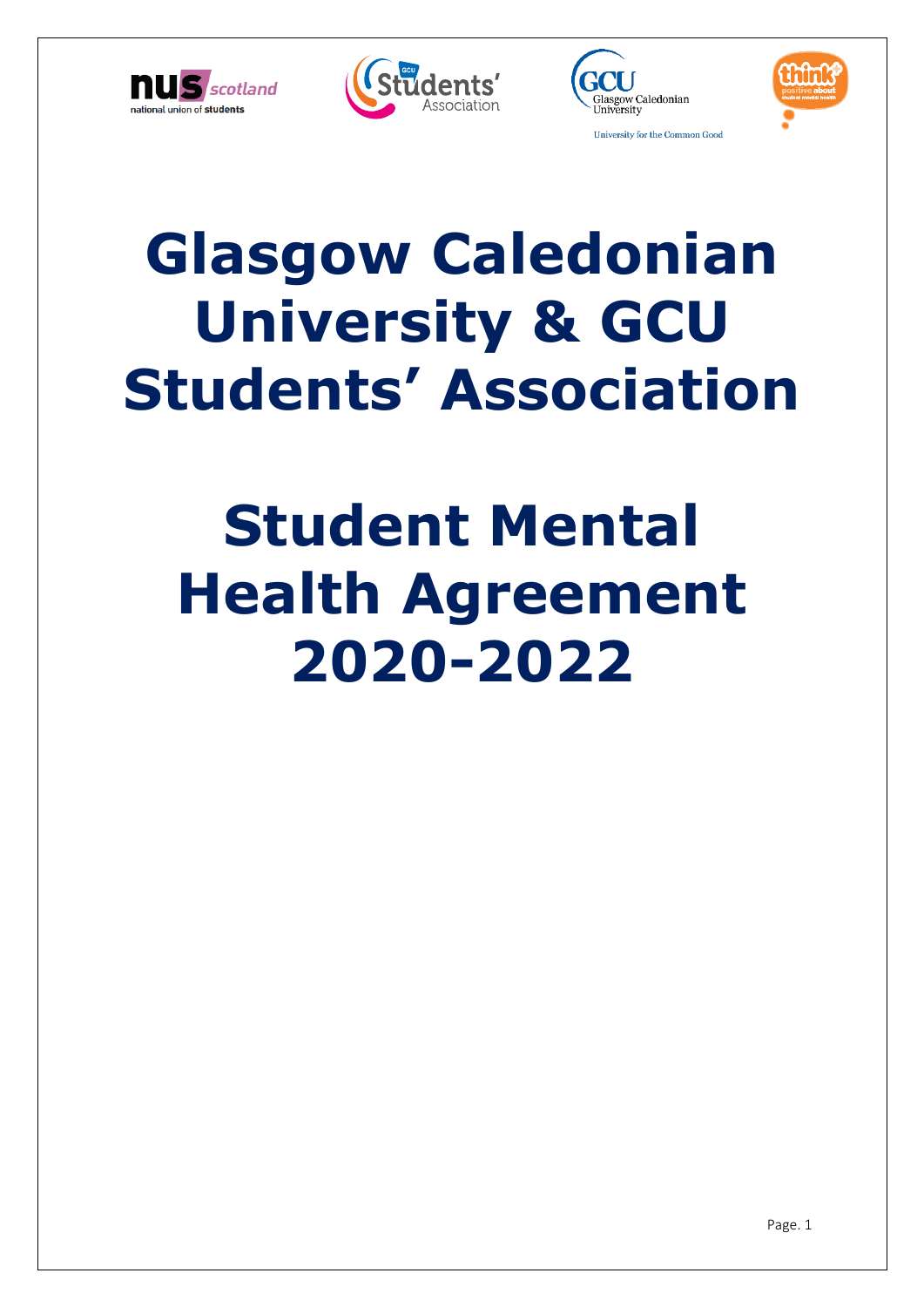







**Contents** 

| Working Area 5 - Supporting specific student groups 12 |  |
|--------------------------------------------------------|--|
| Theme 3 - Need Help? Here's How to Get it 13           |  |
| Working Area 6 - Promotion of Student Services 13      |  |
|                                                        |  |
|                                                        |  |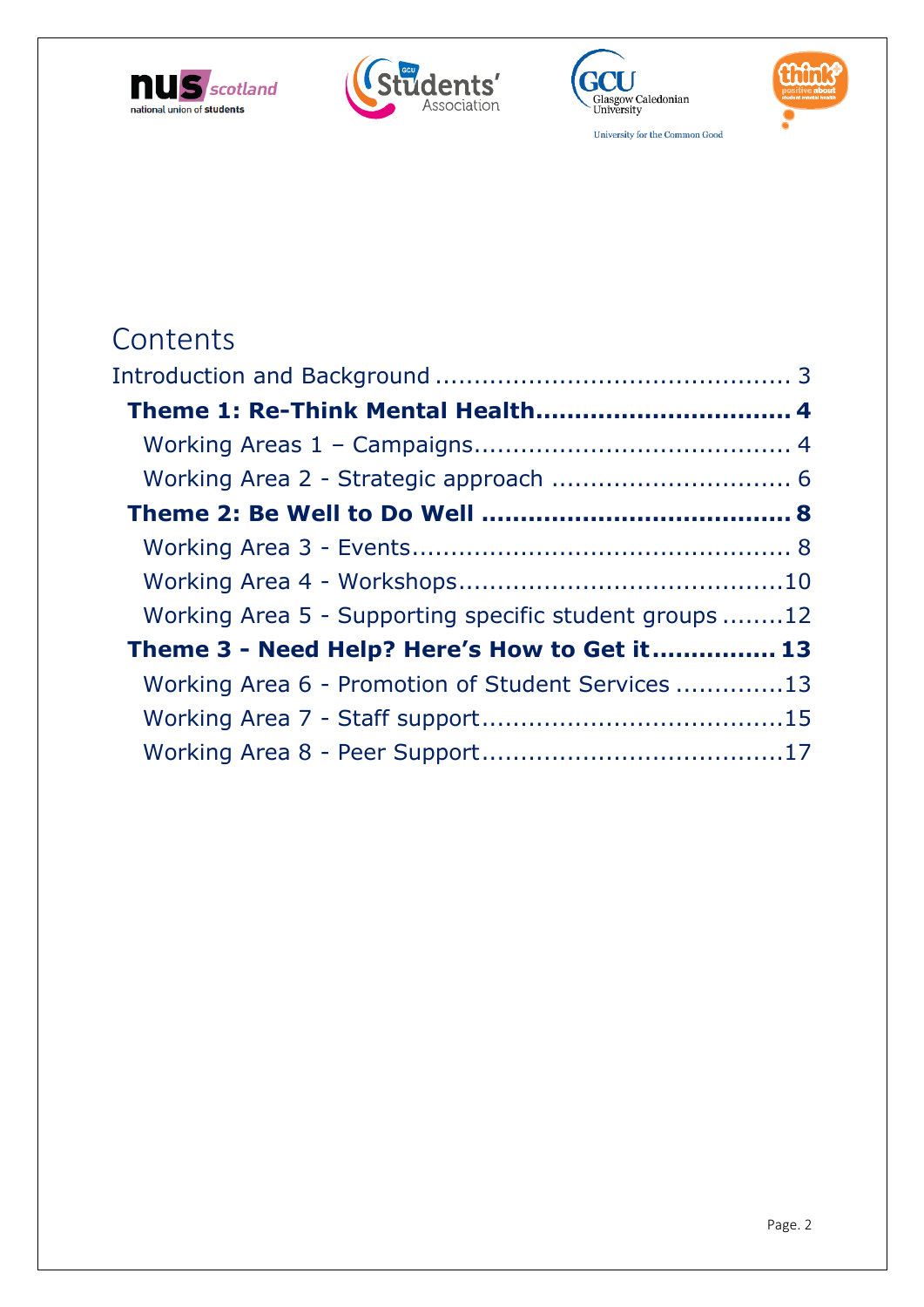







# <span id="page-2-0"></span>**Introduction and Background**

GCU Students' Association and Glasgow Caledonian University have continued to build upon their partnership approach to enhancing student support, and in 2017 established a comprehensive and coordinated Student Mental Health Agreement (SMHA) through enrolling and participating in NUS Scotland Think Positive about Student Mental Health's Student Mental Health Agreement project.

As part of drawing up the SMHA each year, both parties, led by the Students' Association full time officer with responsibility for Mental Health and Wellbeing, map current provision of services, look at trends and issues affecting students at GCU and in the wider student movement, and consult with student and university representatives. The impact of the previous year's Agreement is evaluated in order to ensure that there is a proactive momentum each year with the overall aim of empowering positive mental health and wellbeing for all students at GCU. Our whole institution approach is essential in achieving this and enhancing a culture of support, openness and inclusivity around mental health across our campuses.

In formulating this 2020-22 Agreement the Full Time Officers in the Students' Association with the policy area for Student Mental Health and Wellbeing, alongside GCU Students' Association Advice Centre Staff and the GCU Wellbeing Service have chosen a focus on 3 main themes: Rethink Mental Health; Be well to do Well; and Need Help? Here's how to get it.

Within these 3 overarching themes the Agreement sets out 8 working areas in which specific and measurable actions are grouped. These working areas are Campaigns, Strategic Approach; Events; Workshops; Supporting Specific Student Groups; Promotion of Services, Staff Support and Peer Support.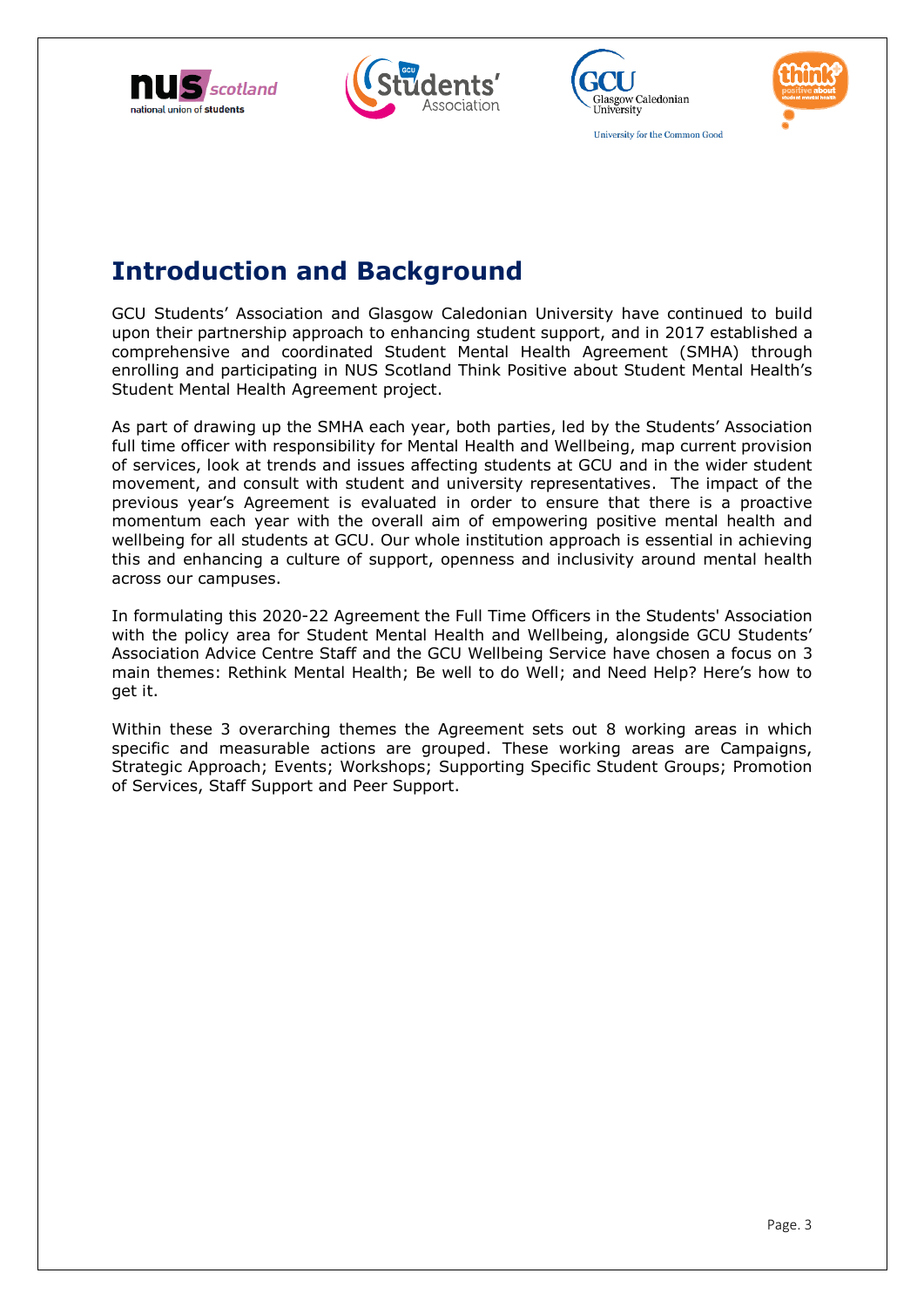







# <span id="page-3-0"></span>**Theme 1: Re-Think Mental Health**

GCU Students' Association and Glasgow Caledonian University believe it's important to promote a culture and community of acceptance and inclusivity for Mental Health.

Therefore, we are developing various projects to challenge mental health stigma, and increase the visibility of mental health at GCU, alongside looking at unique ways to enhance wellbeing across our community.

By doing this we aim to encourage everyone at GCU to "Re-think Mental Health" as something that we all have, that we should all prioritise and that we can all play a role in improving as part of a whole institution approach that includes all staff and students.

#### <span id="page-3-1"></span>**Working Areas 1 – Campaigns**

We will focus on regular campaigns and activities to nurture and continually reinforce a positive message and culture of acceptance and inclusivity around mental health. We will aim to uncover any remaining stigma surrounding mental health on campus and to counter this in a positive way with accurate information and reassurance.

**Exam Stress Campaigns** GCU Students' Association will continue to run a campaign around exam stress, how to deal with this with a focus of the increased impact of isolation during remote learning. This will run prior to/during each exam diet.

**[Success measures: Engagement with information, resources and freebies from on campus stalls where applicable; feedback from social media; statistics for advice centre]**

 **Mental Health Awareness Week Campaign – May 2021 and 2022**  Mental Health Awareness Week on the 10th – 16th of May 2021 will focus on the theme of Nature and Environment from the [Mental Health Foundation.](http://https/www.mentalhealth.org.uk/campaigns/mental-health-awareness-week) GCU and GCU Students' Association will host a range of activities to engage staff and students in their health and wellbeing online.

Mental Health Awareness Week on the  $9^{th}$  – 15<sup>th</sup> of May 2022 will focus on the theme of Loneliness. GCU and GCU Students' Association will host a range of activities to engage staff and students in their health and wellbeing online.

#### **[success measures: plan activities and events aligning to theme of the week; promote events; events occur]**

**Here to Help Campaign (Launching 2020-21)** 

We recognise the growing need to continue to support our students and staff, and to take a holistic community approach to this work. We are committed to taking a proactive approach to support all our students and staff to achieve their optimal mental health, wellbeing and resilience, to thrive in and outside the University,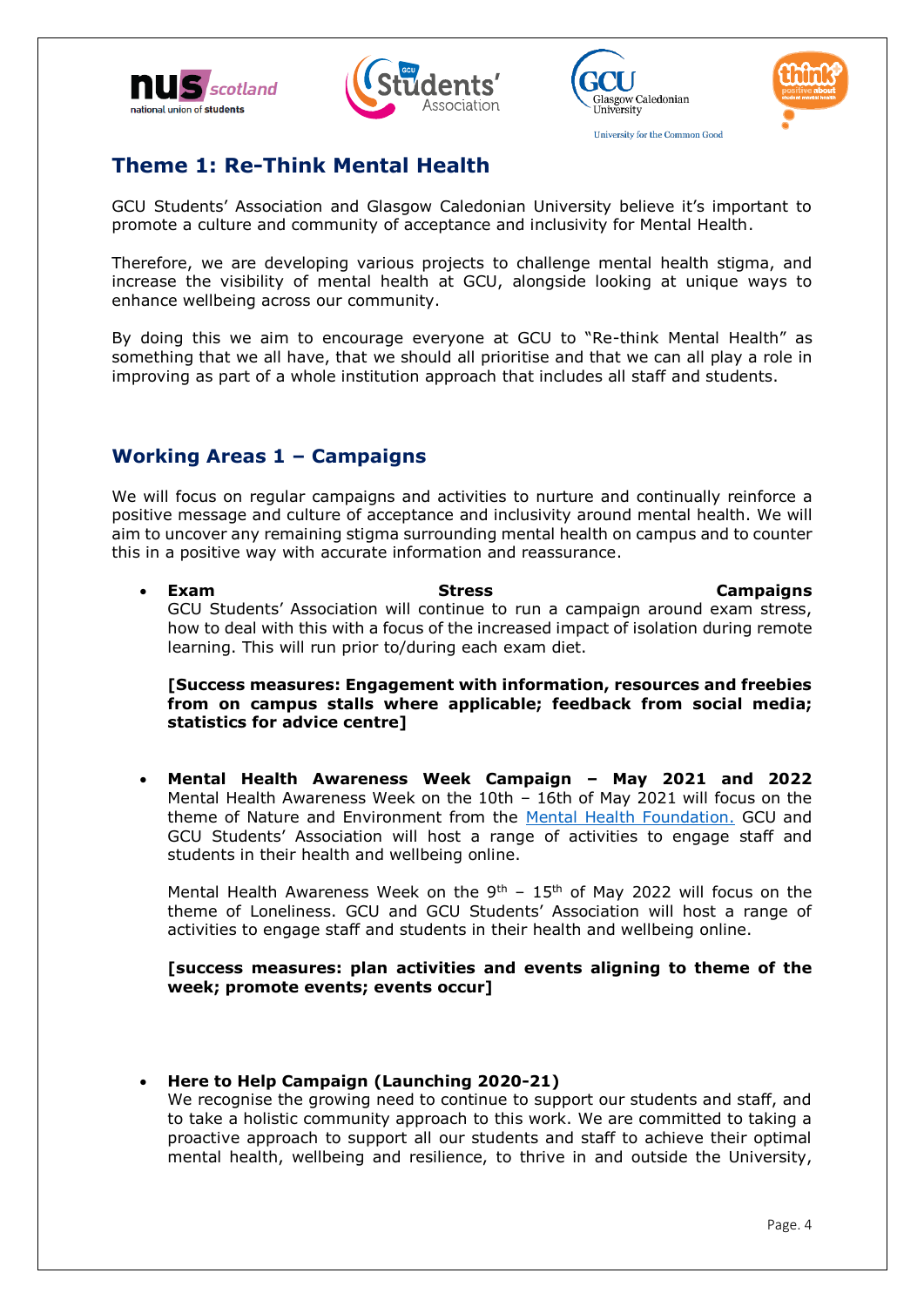







realise their full potential and transform the health and wellbeing of our wider communities for the common good.

Various initiatives have taken place across the institution to enhance the health and wellbeing of the community at GCU, and we are working on a campaign to not only help communicate these support structures but breaking down the barriers to accessing these services.

**[Success Measures: Co-Produce Designs and Messages for Campaign, Campaign is consulted on with wider GCU Community, Experts and Key Stakeholders, Campaign is funded and approved for distribution across the campus.]** 

 **Keep in Touch campaign**  The University are aiming to launch in 2021 a Keep in Touch campaign in which the University Student Support directorate will work to contact all students currently studying at Glasgow Caledonian University to inform them of available support and provide an informal check in opportunity.

<span id="page-4-0"></span>**[Success Measures: Campaign is launched, students are contacted, awareness of services and access of provisions increase]**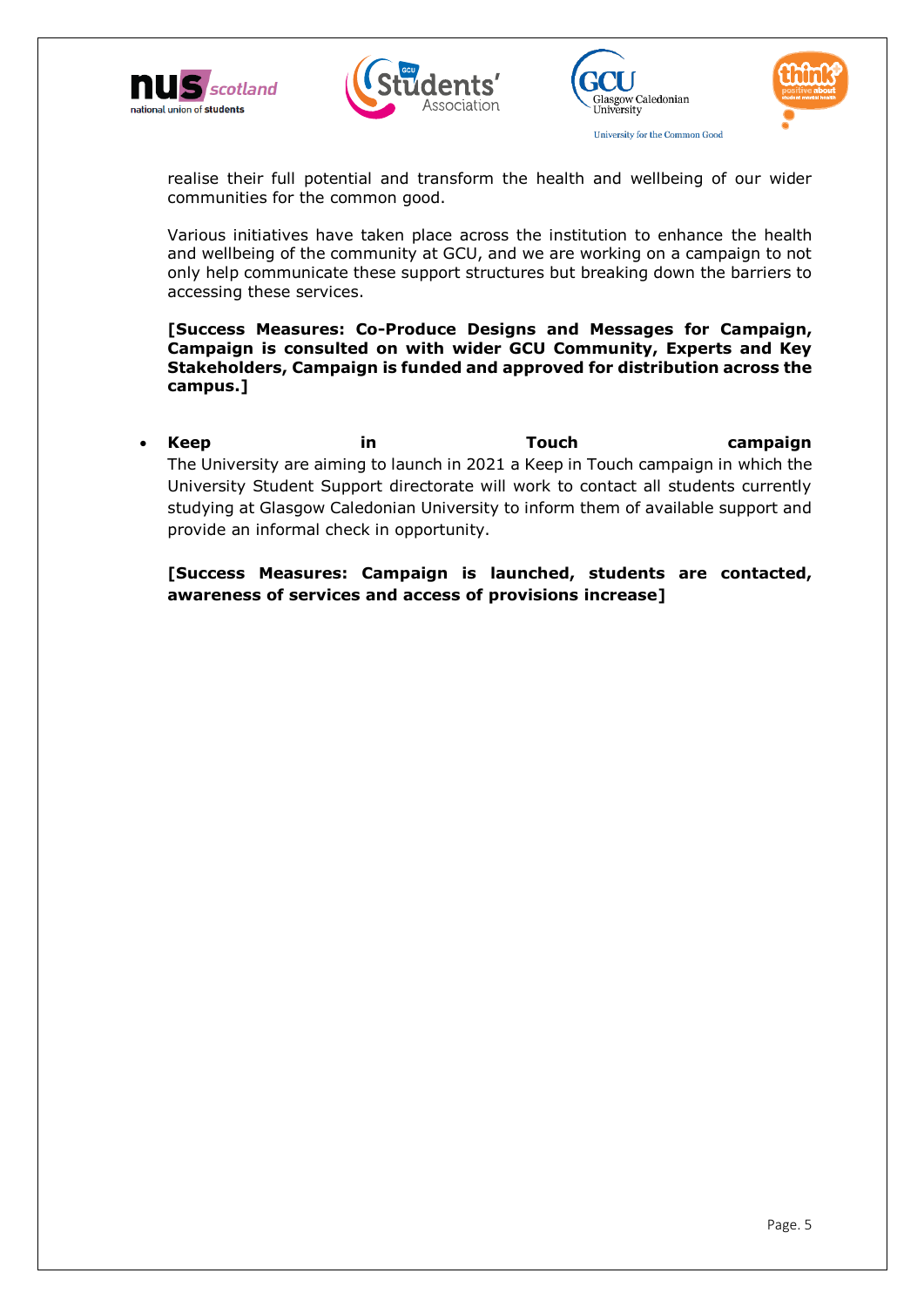







### **Working Area 2 - Strategic approach**

The need to implement a strategic approach is outlined by many across the sector, including [UUK in their Step Change Framework for Student Mental Health,](https://www.universitiesuk.ac.uk/policy-and-analysis/stepchange/Pages/default.aspx) [Student Minds,](https://www.studentminds.org.uk/charter.html) and indeed, Think Positive about Student Mental Health in this project for [Student Mental](https://www.thinkpositive.scot/projects/smha/)  [Health Agreements.](https://www.thinkpositive.scot/projects/smha/)

Therefore, throughout this and following academic years we are aiming to enhance not only ongoing strategic projects and strategies but introduce new innovative projects for student and staff mental health.

 **UUK Suicide Safer Universities Framework**  GCU in partnership with GCU Students' Association are working to evaluate our support provisions and procedures against the UUK Suicide Safer Universities Framework, and enhance our procedures, policies, and provision through the development of a Glasgow Caledonian University Suicide Prevention and Response Framework.

**[Success Measures: provisions are mapped against UUK framework, action plan is developed and undertaken, consultation with wider GCU Community on actions, policies and procedures, outcomes are embedded into practise]**

 **Engage with Student Minds University Mental Health Charter Pilot and Award Programme Programme** 

To further enhance and evaluate our support provisions for GCU students and staff and build upon existing projects. We are aiming to engage with both the pilot and full charter programme of the University Mental Health Charter with Student Minds.

#### **[Success Measures: Apply for pilot, undertake self-evaluation and focus groups, outcomes are embedded into areas of work and evaluated, provisions enhanced]**

 **Enhancing the Student Wellbeing Service** The Student Wellbeing Service plan to further enhance and develop their team by embedding an additional two Student Wellbeing Adviser roles to allow for the allocation of one Adviser per Academic School. This will allow the Advisers to undertake a proactive approach of engagement with the academic schools, and undertake contextualised work on different wellbeing campaigns, resources, and more.

**[Success Measures: Roles are advertised; position are filled; campaigns, training, and other resources are offered and evaluated]**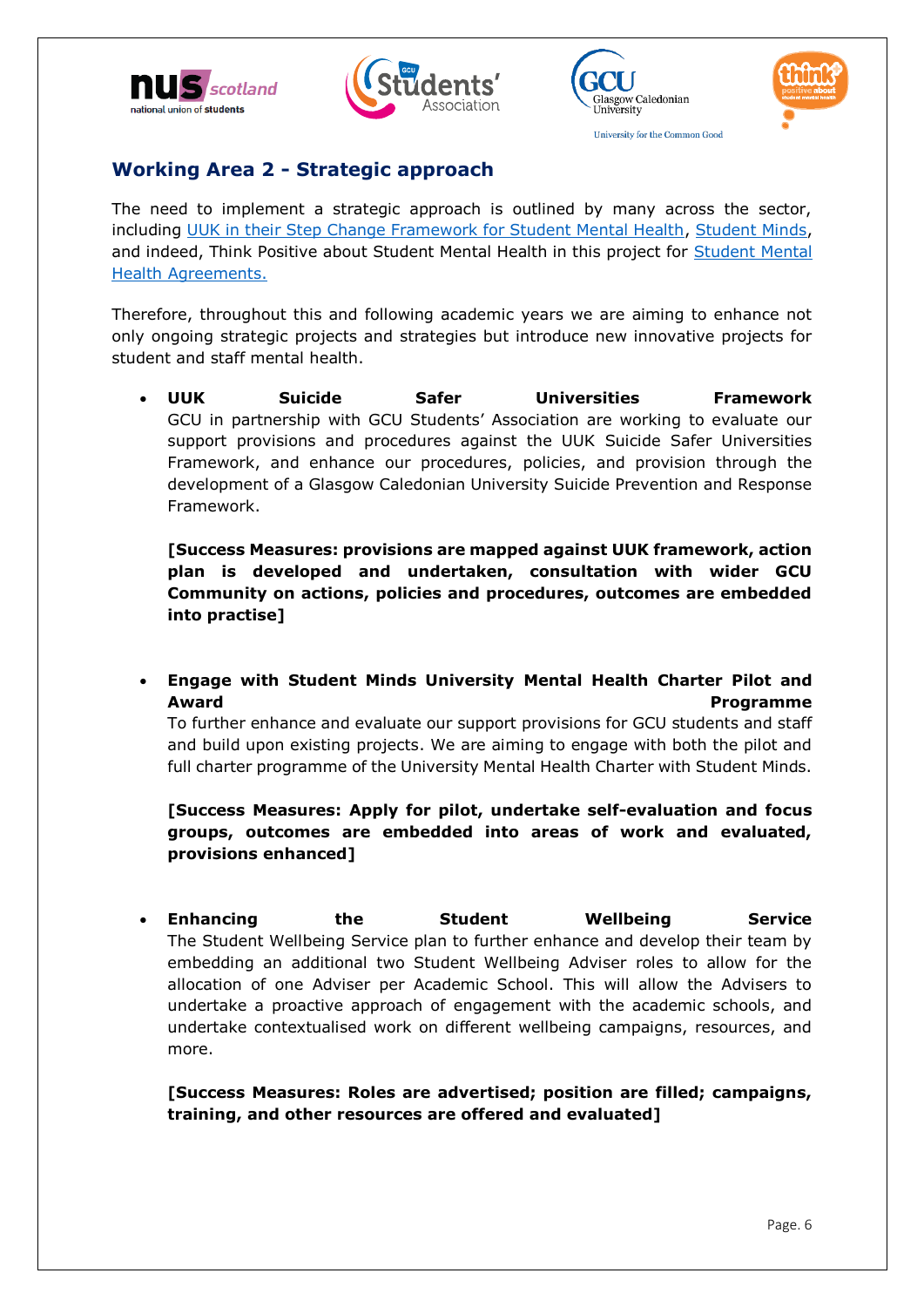







University for the Common Good

**Universities Coordinator** 

To enhance and further embed the whole institutional approach GCU undertakes in regards to enhancing our staff and student wellbeing, we have appointed an embedded worker from SAMH. The Mentally Healthy Universities Coordinator will undertake a range of projects to enhance staff wellbeing and deliver training for GCU staff on health and wellbeing.

**[Success Measures: Role is advertised; position is filled; training is offered and evaluated]**

 **Redevelop the Student Mental Health Action Plan** In 2017, GCU introduced the development of a Student Mental Health Action Plan. We aim to continue to enhance this action plan and further develop the ongoing work to support staff and student mental health. The action plan is overseen by our Student Wellbeing Advisory Group – see below.

**[Success measures: Additional actions are added into the SMHAP; actions are implemented, and evaluated; impact of the Action Plan is evaluated]**

 **Continue meetings of the Student Wellbeing Advisory Group** The Student Wellbeing Advisory Group is a cross institutional working group and was formed in 2019 (formally the Student Mental Health Task Group) to continue working to support student mental health and wellbeing. The group features representation from across the GCU Community, including academics, GCU London, GCU Students' Association and GCU London Students' Association, and SAMH.

**[Success Measures: group continues to run with representation from key individuals across the University and Local Community]**

 **Establish a Health and Wellbeing Framework for GCU students and staff**  GCU's are exploring the development and establishment of an overarching Health and Wellbeing Framework for our staff and students which builds upon our current approaches

and further aligns us to the UUK Step Change strategic framework. The framework aims to comprise of 4 keys work streams to enhance staff and student experience and support, these being Healthy Study, Healthy Work, Community Wellbeing and Wellbeing Support.

<span id="page-6-0"></span>**[Success Measures: framework is drafted and considered by stakeholders; framework draft is approved; work streams are established and leads appointed]**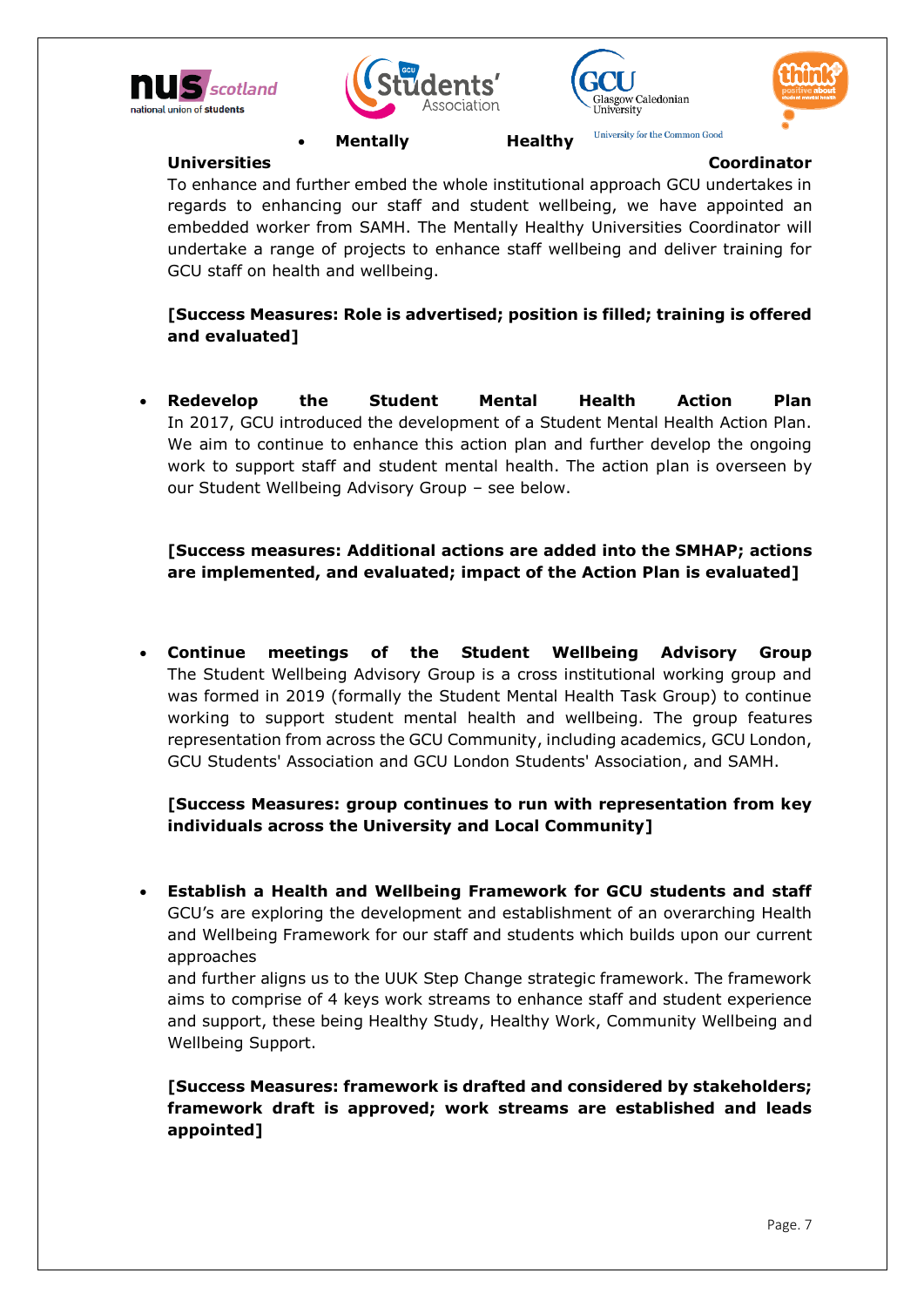







# **Theme 2: Be Well to Do Well**

An essential foundation to the student academic experience is student mental health and wellbeing. We aim to further enhance a culture across campus that prioritises mental health and wellbeing, and how the Students' Association in partnership with the University can support students and help them to become proactive in supporting their own wellbeing and to learn new coping skills and mechanisms.

### <span id="page-7-0"></span>**Working Area 3 - Events**

Glasgow Caledonian University and GCU Students' Association will host a number of events to ensure that a practice of continually monitoring and investing in your individual mental health and wellbeing is supported as an integral part of being at GCU. To ensure accessibility for all, the events will include a variety of delivery platforms (online and offline), and of length and times (evening, lunchtime, bookable free sessions, and day long drop-ins etc.).

#### **Mindful Mondays**

The Students' Association Full Time Officer Mental Health and Wellbeing lead will continue to offer a social media campaign sharing mental health and wellbeing tips and resources every week (on Mondays!).

#### **[success measures: posts made each week; number of views, shares; evidence of engagement and student feedback]**

- **Mental Health and Wellbeing Freshers' Events**  We will deliver online workshop events during our GCU Students' Association Fresher's Week Program. Through this we will also aim to establish awareness of the Mental Health and Wellbeing Officer role, group, and their campaigns.
- **Feel Fab Feb** We will host a month of mental health and wellbeing themed events and activities organised and curated by the Students' Association throughout February to chase away those post-exam new year blues. Back, bigger and better for 2021 and 2022.

#### **[success measures: full schedule of activities organised; participation number; student feedback]**

 **World Mental Health Day event – October 10th, 2020 and 2021** To celebrate World Mental Health Day, Glasgow Caledonian University and GCU Students' Association will hold a range of activities, workshops and lectures for students and staff. Activities for the day will be hosted online and focus on a variety of ways that GCU students and staff can increase their knowledge and understanding of wellbeing and mental health, engage with self-care, learn more of the support available to them, and interact with live sessions.

Our Here to Help campaign will also be launched on World Mental Health Day in 2021.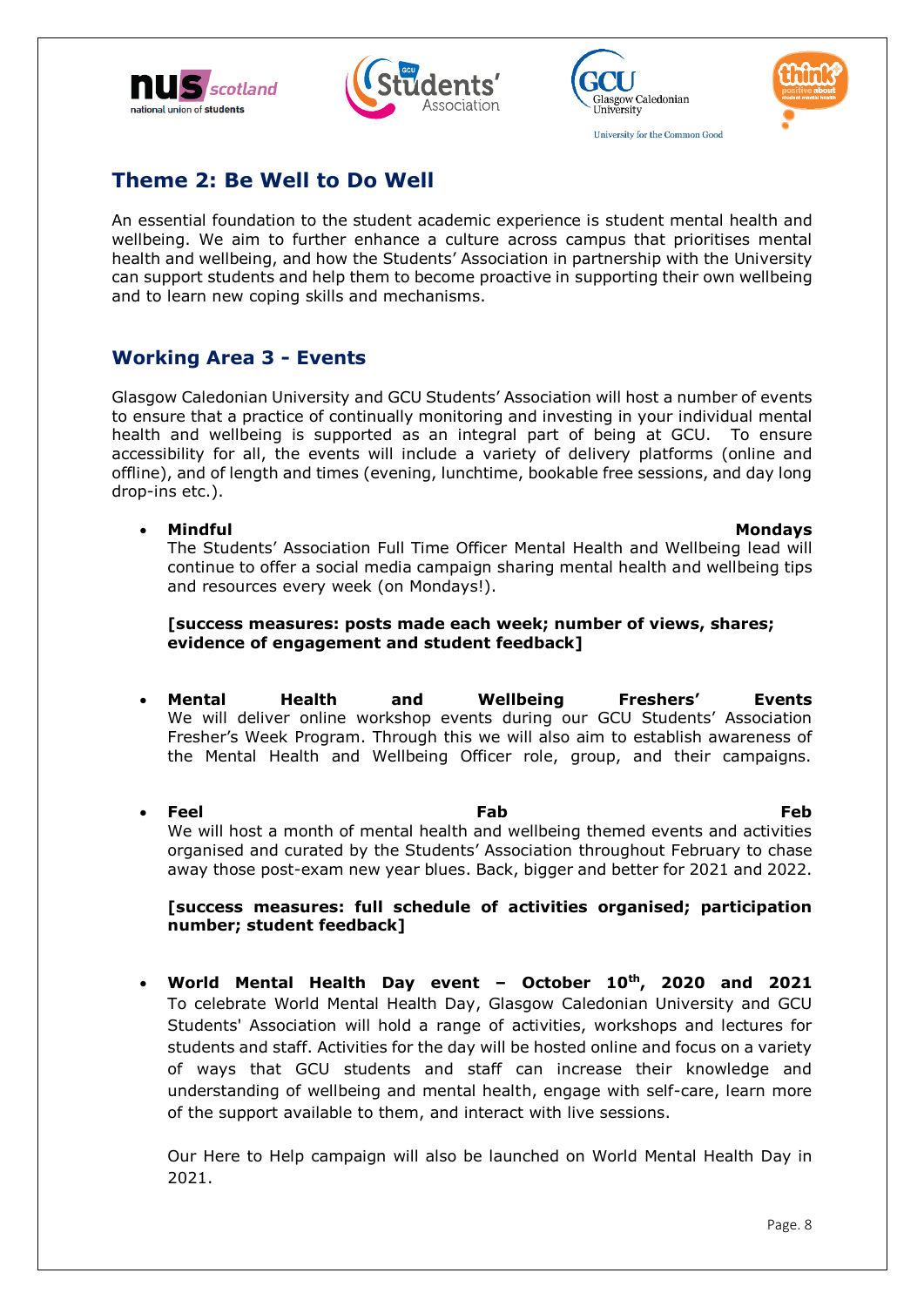







**[Success Measures: Event is planned in partnership between students and staff; Range of activities to enhance the holistic nature of mental health wellbeing; Information and self-care resources available on day; Preexisting internal and external support services advertised on day; Event is evaluated; Improve students' and staff's awareness of support and promote a sense of belonging.]**

 **University Mental Health Day events – Thursday 4th March 2021 & 2022** To celebrate University Mental Health Day Glasgow Caledonian University and GCU Students' Association will hold a range of activities, workshops and lectures for students and staff on University Mental Health Day. <https://www.unimentalhealthday.co.uk/>

A range of activities will be held on 3rd March 2022 for University Mental Health Day.

<span id="page-8-0"></span>**[Success Measures: Event is planned in partnership between students and staff; Range of activities to enhance the holistic nature of mental health wellbeing are provided; Information and self-care resources available on day; pre-existing internal and external support services advertised on day; events are evaluated; positive student and staff engagement and feedback]**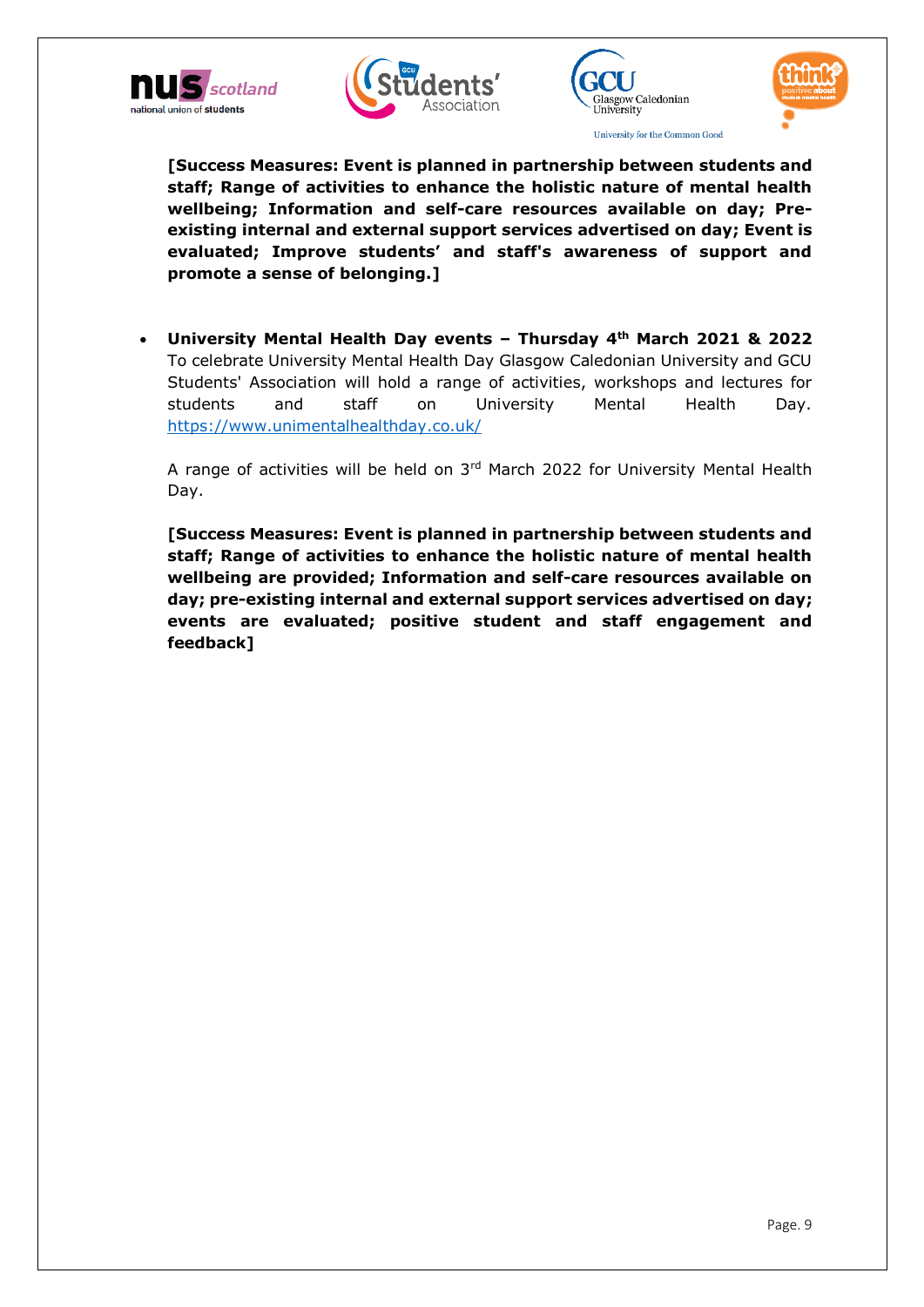







#### **Working Area 4 - Workshops**

We are aiming to increase the mental health literacy, knowledge and understanding of our students and staff on what support GCU and GCU Students' Association provide for mental wellbeing and challenge mental health stigma through a series of workshops for our community.

 **Continue to offer free mindfulness courses for our Students**  GCU aim to continue offering free mindfulness sessions to GCU Students through our Student Wellbeing Team and to expand provision to offer sessions across both trimesters for our students following positive feedback in previous years. In response to online working from the Covid-19 pandemic, Mindfulness courses will be the contraction of the offered the contraction online.

**[Success Measures: Student mindfulness provision is continued; provision is enhanced to be offered across both Trimester A and B.]**

 **Continue to offer the Mental Health Matters Workshop at inductions** The GCU Disability Team will deliver a one-day programme for applicants who experience mental health difficulties or long-term mental illness, with the aim of providing a smoother transition from school/college to university, address anxieties around starting university and to explore the support available at GCU. The workshop will also look at self-care and how to look after your mental health whilst at university. In response to online working from the Covid-19 pandemic, Mental Health Matters courses will be offered online.

**[Success Measures: Mental Health Matters workshop is designed; Workshop is delivered at induction; Workshop is evaluated, enhanced, and embedded for future years]**

 **Continue to develop and deliver our Summer Transitions workshops** The Disability Team, in partnership with the National Autistic Society (Scotland), deliver a **Summer Transition Programme** for applicants with a diagnosis on the autism spectrum (or Asperger's syndrome). This year we aim to continue to develop and provide this workshop for incoming GCU Students remotely.

**[Success Measures: Workshop feedback from previous years is incorporated; Workshop is offered again before Tri A 2019/20; workshop is evaluated.]**

- **Look After Your Mate Workshops –** See section 8
- **Introduce Suicide Alertness Training Sessions for students and staff with SAMH**

GCU's Mentally Healthy Coordinator will deliver Suicide Alertness Training sessions to the GCU student and staff community throughout the academic terms.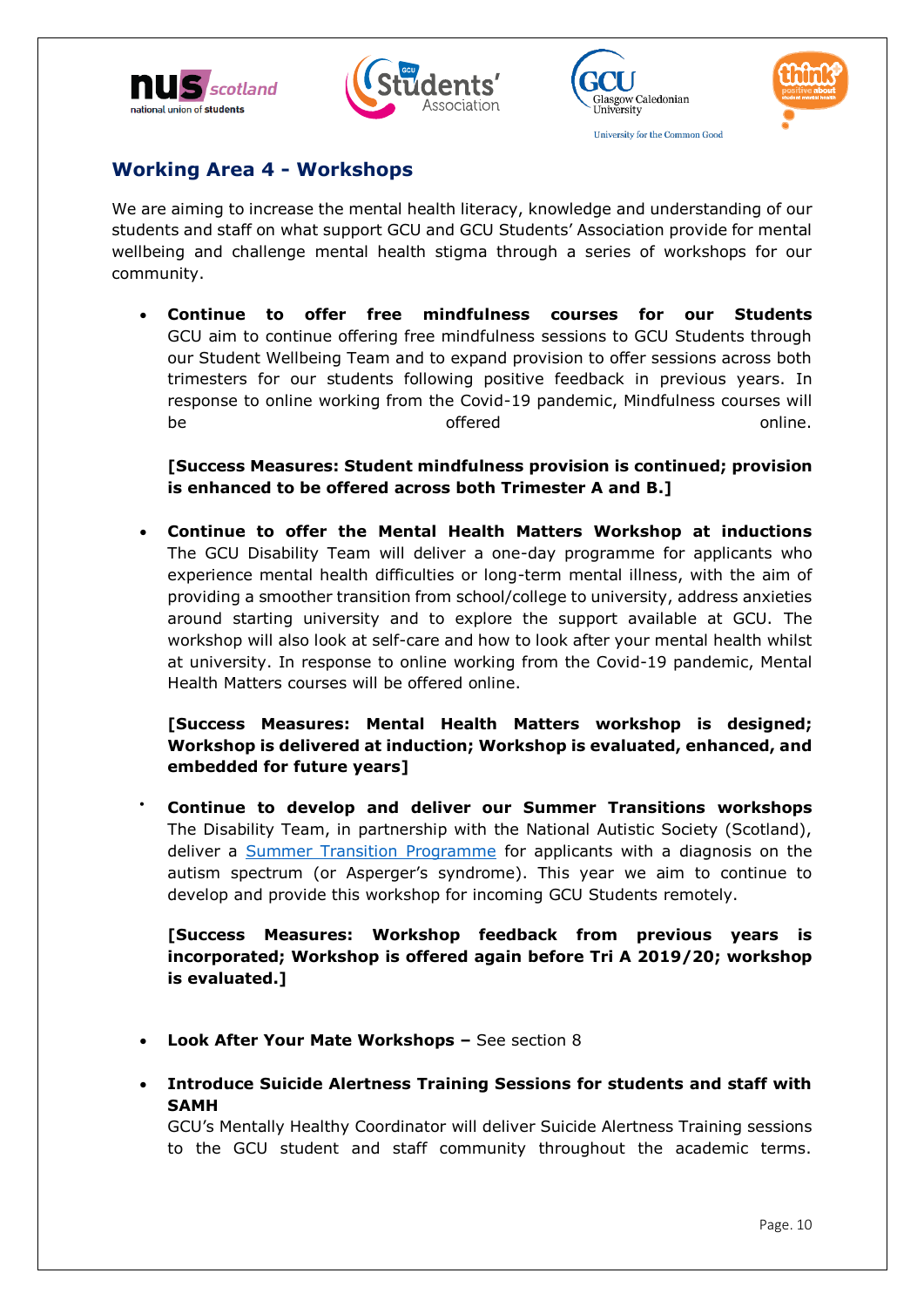







**[Success Measures: Workshop is rolled out to GCU students and staff; workshop is evaluated]**

 **Introduce Mind Your Mate (suicide prevention) workshops for students** GCU Students' Association successfully obtained [funding](https://www.gcustudents.co.uk/articles/gcu-students-association-secures-national-lottery-funding-to-support) from the National Lottery to offer Mind Your Mate (suicide prevention) and Emotional Resilience workshops to GCU Students throughout 2021/22. Four online sessions were delivered in Trimester A and four online sessions will be delivered for Trimester B.

**[Success Measures: Workshop is rolled out to GCU students; workshop is evaluated]**

 **Introduce Emotional Resilience workshops for students** GCU Students' Association successfully obtained [funding](https://www.gcustudents.co.uk/articles/gcu-students-association-secures-national-lottery-funding-to-support) from the National Lottery to offer Mind Your Mate (suicide prevention) and Emotional Resilience workshops to GCU Students throughout 2021/22.

**[Success Measures: Workshop is rolled out to GCU students; workshop is evaluated]**

**Offer Sessions Mellbeing Sessions Sessions** GCU Students' Association will host three Wellbeing sessions (improving motivation, sleep hygiene etc) throughout the academic trimester.

**[Success Measures: Sessions are rolled out to GCU students and staff]**

 **Offer GRIT workshops for GCU Students and Staff**  GCU were successful in obtaining funding from the National Lottery to also offer GRIT workshops for students and staff to enhance mental health and wellbeing. The GCU Careers Service will roll these workshops out to students and staff.

<span id="page-10-0"></span>**[Success Measures: Workshop is rolled out to GCU students and staff; workshop is evaluated]**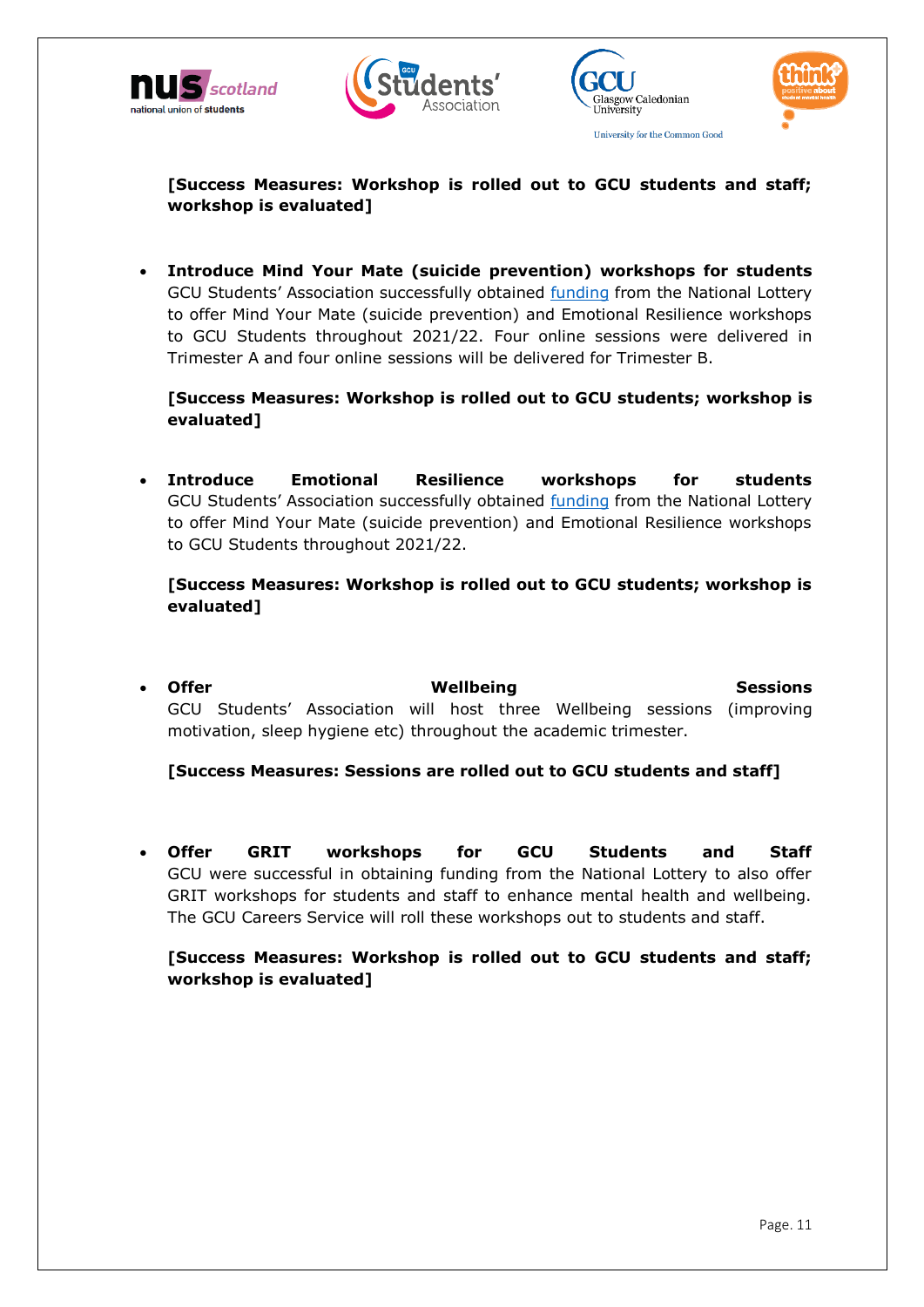







#### **Working Area 5 - Supporting specific student groups**

When identifying how we support our students, we adopt an approach which considers everyone in our GCU Community, valuing the diversity of our members, and ensuring our provisions are accessible across the variety of specific and intersectional experiences that our students may encounter. GCU have recently established a [specific webpage](https://www.gcu.ac.uk/student/support/supportingourstudents/) which outlines the work we undertake to support our students; this includes our links and partnership work with external organisations and GCU Students' Association. In this Agreement, we aim to undertake a range of actions to support all our students with their wellbeing.

 **QAA Scotland Collaborative Cluster on Supporting the Mental Wellbeing of our BAME and LGBTQ+ Student Communities**  GCU aim to work with colleagues across the higher education sector, including SPARQs, Think Positive about Student Mental Health and others to form a collaborative cluster with the Quality Assurance Agency. The cluster aims to deliver four professional development webinars between February and May for Higher Education staff and conduct qualitative research to collect the views of students on the barriers and facilitators they have experienced in relation to the curriculum and their mental wellbeing.

**[Success Measures: Application is submitted and successfully approved to form a Cluster with the QAA; Call to other institutions for involvement is circulated; Team is established; Cluster undertakes and publishes work]**

**Parents and Carers Resources** To enhance support for parents and carers and build upon the booklet launched in 2020 and 2021, the student wellbeing team will develop and deliver a series of online webinars and online resource**.** 

<span id="page-11-0"></span>**[Success Measures: Webinars are developed and delivered, online resource is developed and launched]**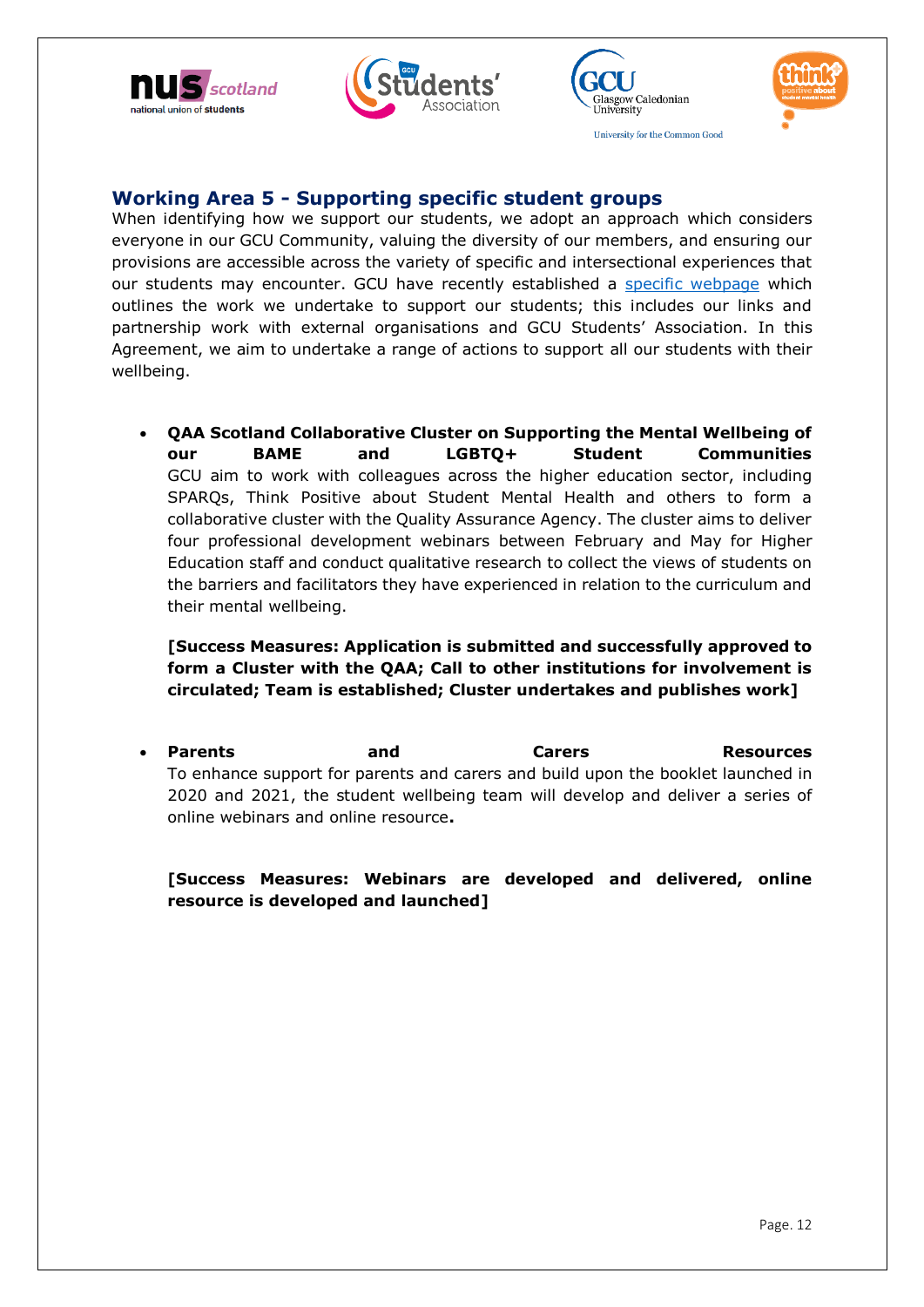







University for the Common Good

# **Theme 3 - Need Help? Here's How to Get it**

In their 2018 report, "Being well, doing well", Alterline highlighted that whilst many students responding to their survey were aware of support available to them on campus, anxiety concerning initial contact was a barrier for a considerable number of students to accessing when their mental health was suffering. Considering this evidence, in addition to raising awareness of the existing mental health support at GCU, we want to put in place interventions that can help to identify, address, and dismantle any barriers that students and staff may face when accessing mental health support.

# <span id="page-12-0"></span>**Working Area 6 - Promotion of Student Services**

As well as implementing new activities and areas of work we recognise the importance of continually raising awareness of the existing mental health support available at GCU.

 **Promotion of GCU Students' Association Advice Centre, Nightline and GCU Wellbeing Team Services** To ensure a high awareness of mental health, advice and wellbeing services amongst staff and students we undertake ongoing promotion of GCU Students' Association and GCU Wellbeing team services via social media, fortnightly all student emails (GCU and GCU Students' Association alternately); screen ads around campus, and Fresher's/Refresher's campaigns and Nightline Awareness week face to face campaigns. We will continue to do this with a focus on promoting on Instagram in addition to FB and Twitter and using stories on Instagram/Facebook to ensure more reach.

**[Success measures: all regular communications completed for Advice Centre, Nightline, and wellbeing services; numbers accessing services; Wellbeing newsletter established and published weekly; webpages redeveloped; blogs published throughout the year on support available; social media posts by GCU and GCU Students' Association on wellbeing info]**

 **Continue to be involved in Student Services Fairs** Each academic year to enhance staff and student awareness of support provided by GCU and GCU Students' Association, GCU host a student services fair. This year we aim to continue our involvement in the student services fair.

**[Success measures: Student Support resources available at the Student Services fair; Student and staff awareness increases of available support]**

 **Continue the Student Wellbeing Newsletter within the GCU Wellbeing Service**

To help increase awareness and engagement by staff and students of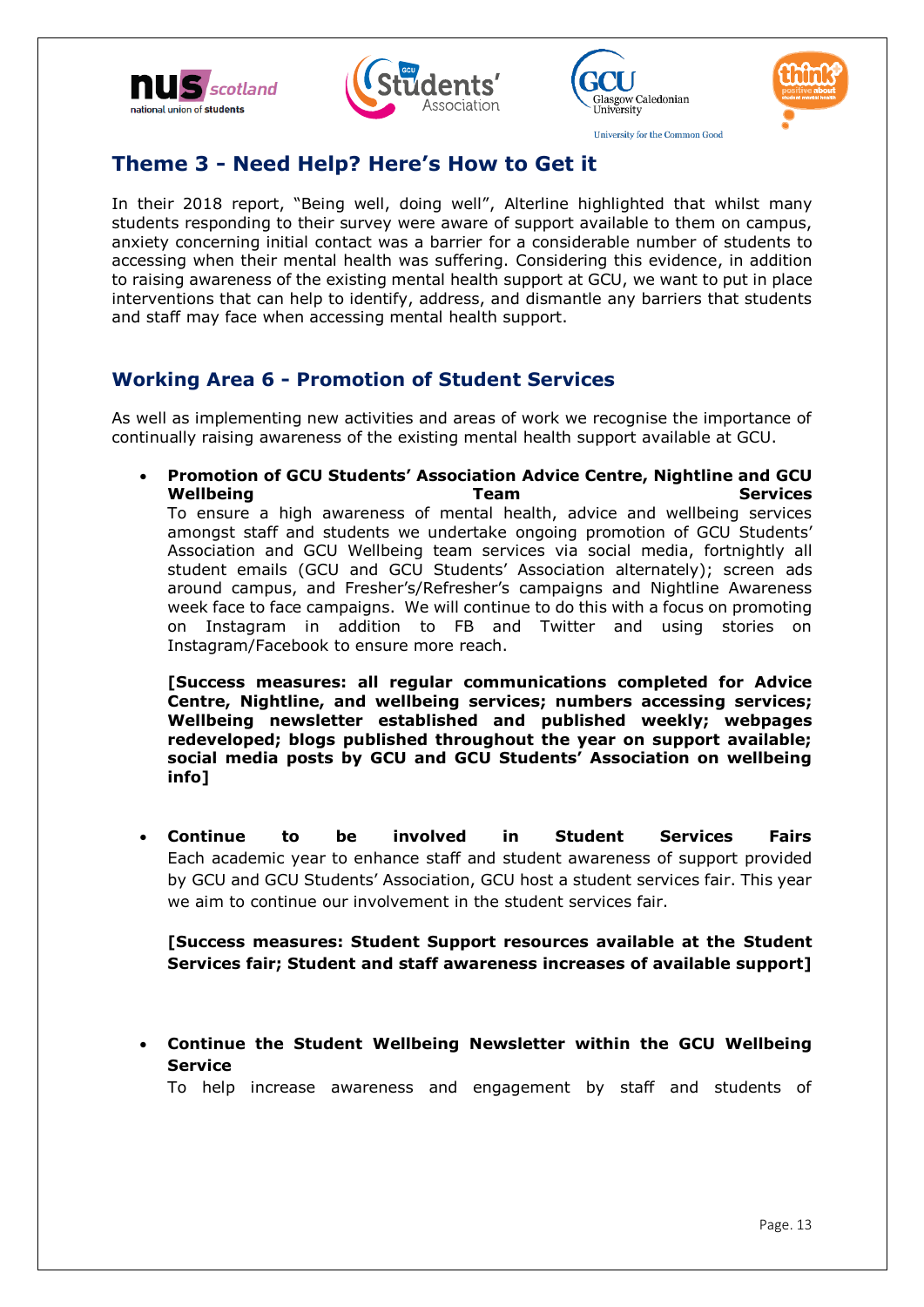







available wellbeing resources from the GCU University for the Common Good Wellbeing Team, self-care resources, and more, we are aiming to develop and launch a twoweekly wellbeing newsletter from the GCU Wellbeing Service.

**[Success Measures: Newsletter is created and launched to GCU Students, over 100 sign ups to the newsletter].** 

 **Introduce and continue to develop an online platform for student Wellbeing**

To help increase awareness and engagement by staff and students of the available wellbeing resources from the GCU Wellbeing Team, self-care resources, and more, and in the context of the covid-19 pandemic, the GCU Student Wellbeing team have developed and launched an online platform on our VLE for wellbeing.

**[Success Measures: Platform is launched, events held on the platform, students self-enrol].** 

**Introduce The Intervention of the Intervention of the Intervention of the Intervention of the Intervention of the Intervention of the Intervention of the Intervention of the Intervention of the Intervention of the Interve** 

We aim to invest in and introduced the support platform Togetherall in August 2020 for GCU students and staff to provide holistic wellbeing support.

**[Success Measures: Service is introduced for students and staff]**

 **Report and Support**  We are aiming to develop and introduce a contextualised support platform for students to seek support for, and report incidences of misconduct they experience on campus. We aim to launch this platform with resources from the GCU Students' Association encouraging student awareness of this

#### <span id="page-13-0"></span>**[Success Measures: Service is introduced for, and communicated too students]**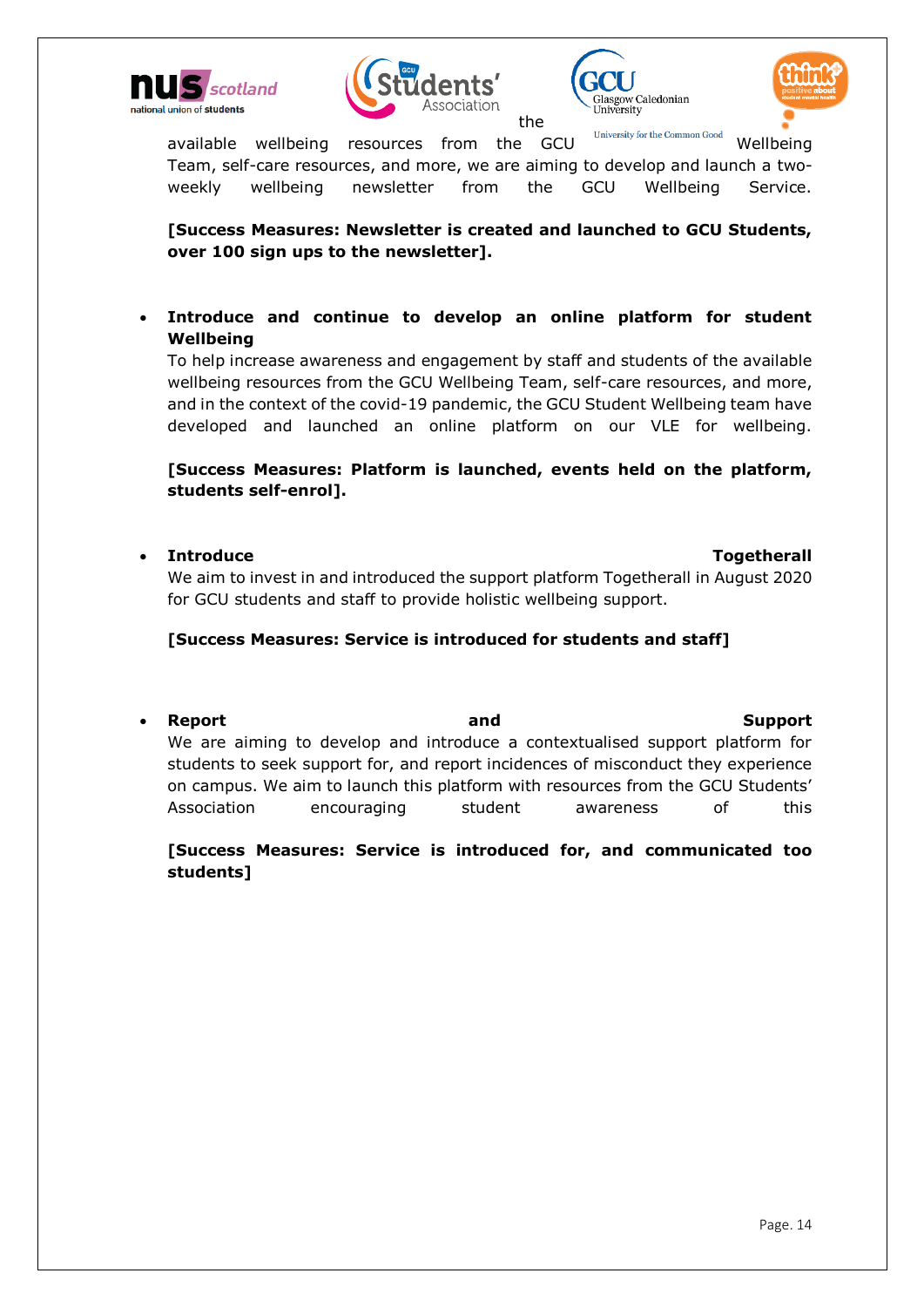







### **Working Area 7 - Staff support**

To truly achieve a positive and inclusive mental health culture on campus it is imperative that we also ensure provision to support the wellbeing of staff. We do this by promoting a positive environment to work and study, signposting staff to information and training available to them as well as guidance and practical tips on how staff and students can support themselves and others.

 **Identifying and Supporting Students in Distress Handbook** The GCU Wellbeing Team will redevelop their resources to help staff identify and support students in distress within the context of remote learning. The aim is to combine existing resources into one handbook which is easily accessible to GCU Staff and enhance awareness of how to support GCU Students. The information will also be contextualised to GCU Support Sources.

**[Success Measures: Flowchart and documents are combined into one handbook; Handbook is designed, printed, and made available to GCU Staff online and physically; Awareness of support available in the staff community is increased]**

 **Introduce an Emergency Intervention and Response Team** We are also aiming to introduce an emergency intervention response team to support staff who are helping students in distress. The team will be staffed by members of the Student Wellbeing Service.

<span id="page-14-0"></span>**[Success Measures; team is established and communicated to wider staff at GCU]**